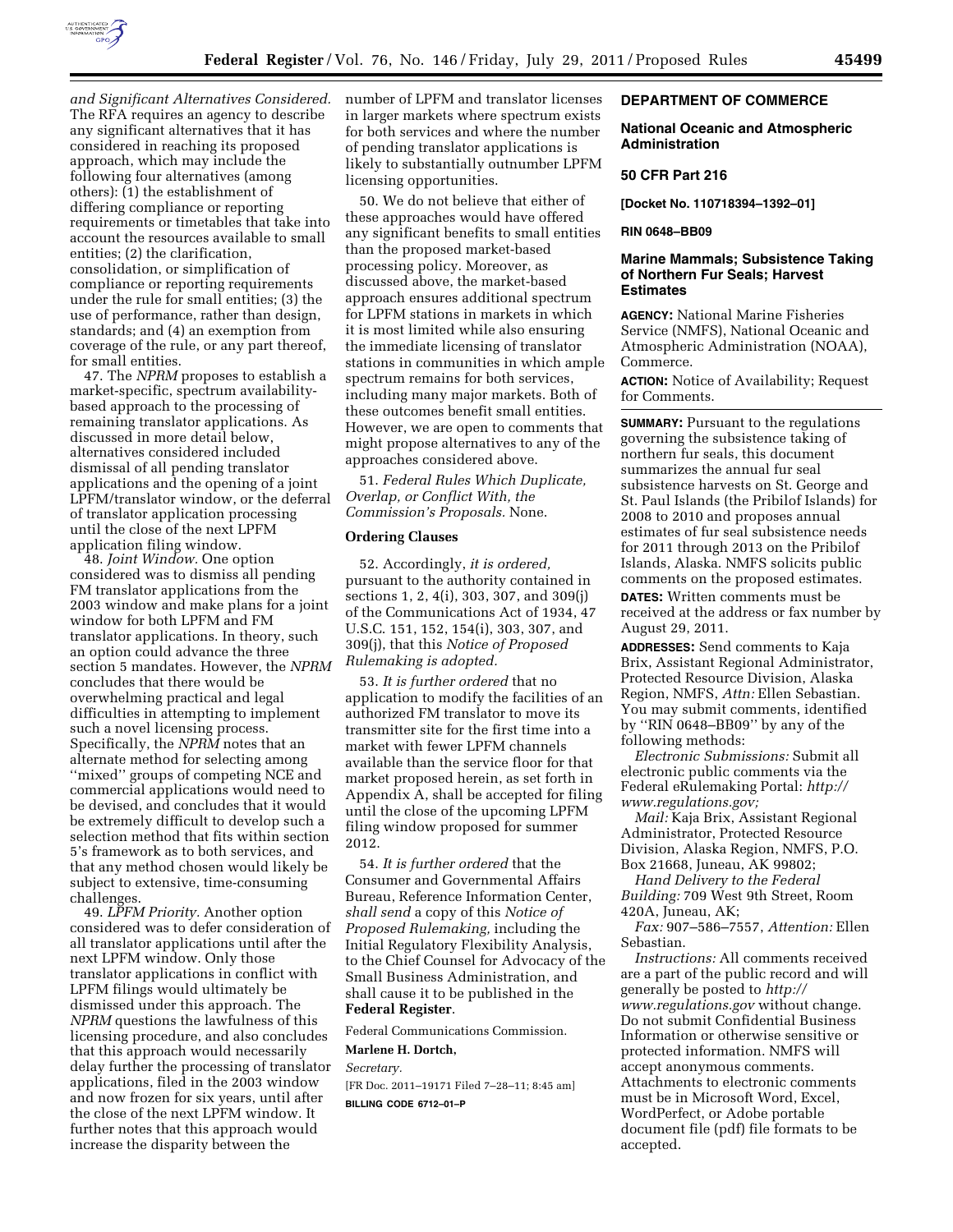# **FOR FURTHER INFORMATION CONTACT:**

Michael Williams, (907) 271–5006, e-mail *[Michael.Williams@noaa.gov;](mailto:Michael.Williams@noaa.gov)* Kaja Brix, (907) 586–7835, e-mail *[Kaja.Brix@noaa.gov;](mailto:Kaja.Brix@noaa.gov)* or Shannon Bettridge, (301) 427–8402, e-mail *[Shannon.Bettridge@noaa.gov.](mailto:Shannon.Bettridge@noaa.gov)* 

# **SUPPLEMENTARY INFORMATION:**

## **Electronic Access**

An Environmental Impact Statement is available on the Internet at the following address: *[http://](http://alaskafisheries.noaa.gov/protectedresources/seals/fur/eis/final0505.pdf)  [alaskafisheries.noaa.gov/](http://alaskafisheries.noaa.gov/protectedresources/seals/fur/eis/final0505.pdf)  [protectedresources/seals/fur/eis/](http://alaskafisheries.noaa.gov/protectedresources/seals/fur/eis/final0505.pdf)  [final0505.pdf.](http://alaskafisheries.noaa.gov/protectedresources/seals/fur/eis/final0505.pdf)* 

### **Background**

The subsistence harvest from the depleted stock of northern fur seals (*Callorhinus ursinus*), on the Pribilof Islands, Alaska, is governed by regulations found in 50 CFR part 216, subpart F. The purpose of these regulations, published under the authority of the Fur Seal Act (FSA), 16 U.S.C. 1151, *et seq.,* and the Marine Mammal Protection Act (MMPA), 16 U.S.C. 1361, *et seq.,* is to limit the take of fur seals to a level providing for the subsistence needs of the Pribilof residents, while restricting taking by sex, age, and season for herd conservation. To further minimize negative effects on the Pribilof Islands' fur seal population, the harvest has been limited to a 47-day season (June 23 to August 8).

Pursuant to the regulations governing the taking of fur seals for subsistence purposes, NMFS must publish a summary of the fur seal harvest for the previous three-year period and an estimate of the number of seals expected to be taken in the subsequent three-year period to meet the subsistence needs of the Aleut residents of the Pribilof Islands. Beginning in 2000, the ranges of estimated annual northern fur seal subsistence harvests have been discussed with each tribal government as part of the co-management relationship and agreement. Accurately predicting the annual subsistence needs of the Pribilof communities has been one of practical and social difficulties; the process to develop estimates of the number of fur seals required to meet subsistence needs has resulted in acceptance of the different ranges since those first established in 1986. The current upper harvest take limit of 2,500 juvenile male fur seals has been accepted every year since 1997. The lower harvest take limit of 1,945 provides a degree of flexibility the communities feel comfortable with regarding changes and unanticipated

needs within the community and the environment.

There are several factors and conditions that affect both the subsistence harvest of northern fur seals and the number of fur seals required to meet subsistence needs. The variability of the harvest occurs for many reasons. Weather conditions and availability of animals varies annually. The availability of wage earning jobs reduces the time available for community members to harvest fur seals and hunt other subsistence resources. Thus, individual community members may be unavailable to harvest fur seals during the season in certain years or have more financial resources to hunt other marine mammals in subsequent years or seasons. Several specific seasonal employment opportunities may interfere with community members' ability to harvest fur seals under the current regulations. The current timing of the northern fur seal subsistence harvest season overlaps with the local halibut fishing season, and many of the community members who participate in the harvest are also fishermen. In addition, crab fishery rationalization and a renewal of the crab harvest in the Pribilof region has provided local job opportunities that may extend into the spring hunting season for Steller sea lions. The level of Steller sea lion hunting success in the spring influences the need to take fur seals during the subsequent summer northern fur seal subsistence harvest season. Thus both Steller sea lions and northern fur seals combine to meet the subsistence needs of the local communities, with northern fur seals providing the more reliable resource of the two species, despite being available only during a 6-week harvest season.

The communities of St. Paul and St. George Islands rely on marine mammals as a major food source and a cornerstone of their culture. The harvest of juvenile male northern fur seals has occurred for well over two hundred years and the biological implications of this harvest are reasonably well understood. Subsistence harvests under the current regulations are a small fraction of the commercial harvests that occurred during the past hundred years.

### **Summary of Harvest Operations and Monitoring 2008 to 2010**

The annual harvests were conducted in the established manner and employed the standard methods required under regulations at 50 CFR 216.72. NMFS personnel, a contract veterinarian, and tribal government staff monitored the harvest and communicated to further improve the

efficiency of the annual harvest and full utilization of the animals taken. Annual northern fur seal harvest reports are received from the Tribal governments of both islands and from a contract veterinarian for St. Paul.

The reported annual male northern fur seal subsistence harvests for St. Paul for the years 2008, 2009 and 2010 were 328, 341, and 357, respectively (Zavadil 2008; Zavadil 2009; Zavadil *et al.* 2010), and for St. George for the years 2008, 2009 and 2010 were 170, 113, and 78, respectively (Lekanof 2008, Lekanof 2009; Merculief 2010). The number of male northern fur seals harvested on St. Paul Island from 1986 to 2010 ranged from 269 to 1704, and the number harvested on St. George Island from 1986 to 2010 ranged from 78 to 319 seals. The average number of male seals harvested during the past ten years on St. Paul and St. George Islands, respectively, has been 441 seals (range: 269 to 646) and 156 seals (range: 78 to 212) (Table 1).

The annual upper harvest take level is 2,500 juvenile male fur seals to satisfy the subsistence requirements for both St. Paul and St. George. The current abundance estimate is about 676,416 fur seals, and the potential biological removal (PBR) level is estimated at about 14,543 animals. The upper harvest take level is significantly lower than the PBR level, and the actual harvest has not reached the lower take level of 1,945 in the past decade. The fur seal stock is designated as depleted and has been declining recently in the Pribilof Islands. The mortality from the subsistence harvest is in addition to other sources of known human-caused mortality, which are described in the annual stock assessment, and include such things as bycatch in commercial fisheries, entanglement in derelict fishing gear, illegal shooting and accidental death during research. The estimates of all sources of known human-caused mortality do not reach PBR.

The accidental harvest of young female fur seals has occurred intermittently during the male harvest. The regulations call for termination of the annual harvest on August 8 to reduce the probability of the accidental killing of females to the lowest level practicable. Thirty-two females on St. Paul and four females on St. George have been accidentally killed since 1987. The average accidental killing of females on St. Paul and St. George Islands during the last 10 years is two and less than one, respectively.

Under section 119 of the Marine Mammal Protection Act, cooperative agreements were signed with St. Paul in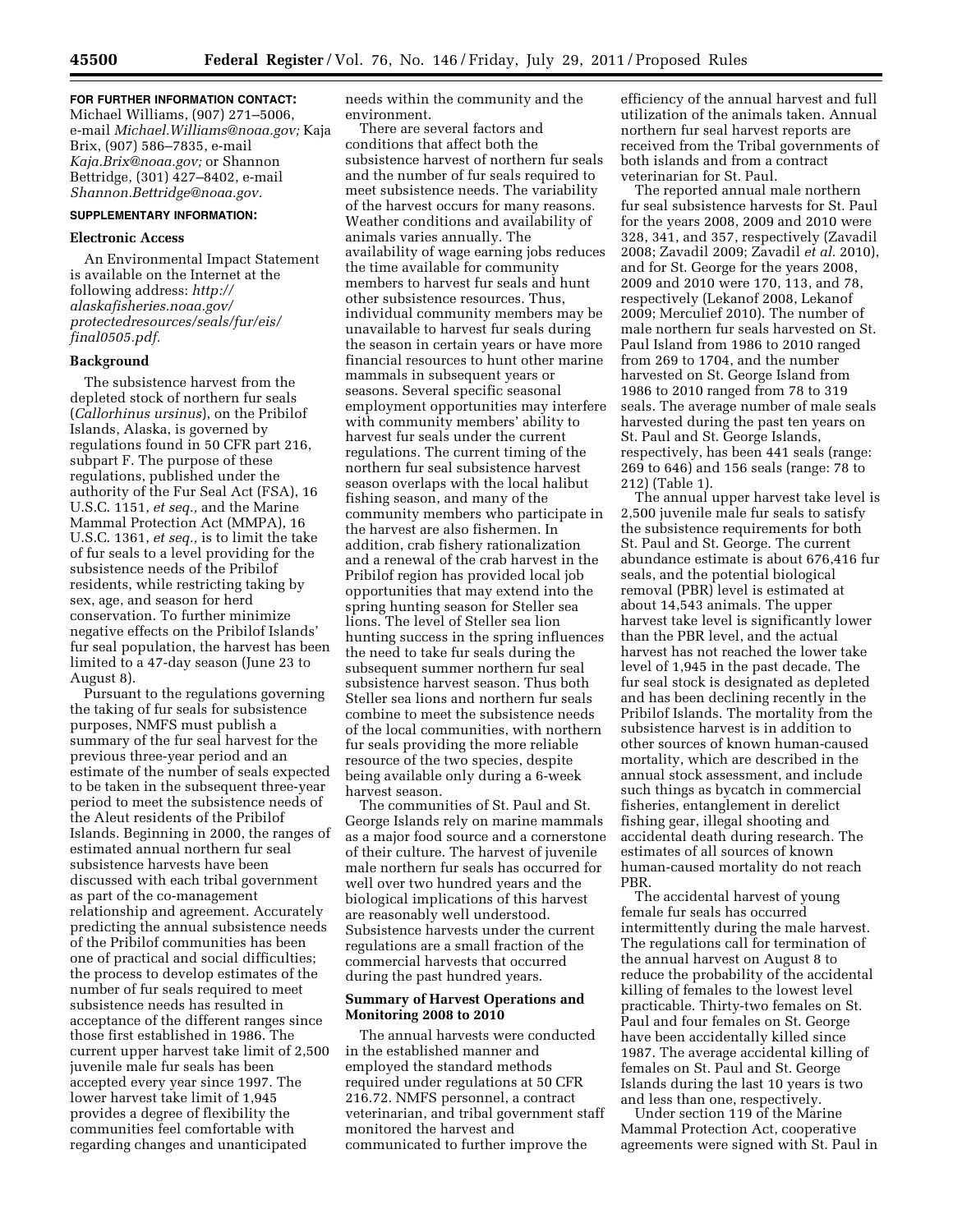2000 and with St. George in 2001 for the cooperative management of subsistence uses of northern fur seals and Steller sea lions. The processes defined in the cooperative agreements have facilitated a more collaborative working

relationship between NMFS and Tribal authorities. This has led to more coordinated efforts by the Tribal governments of both islands to promote full utilization of inedible seal parts for traditional arts, crafts, and other uses

permitted under regulations at 50 CFR 216.73. The result has been an expanded use of these materials by the Aleut residents.

Table 1. Subsistence Harvest Levels of Juvenile Male Northern Fur Seals on the Pribilof Islands, 1986-2010

| Year | <b>Estimated Take Range</b> |            | <b>Actual Harvest</b> |            |
|------|-----------------------------|------------|-----------------------|------------|
|      | St. Paul                    | St. George | St. Paul              | St. George |
| 1986 | 2,400-8,000                 | 800-1,800  | 1,299                 | 124        |
| 1987 | 1,600-2,400                 | 533-1,800  | 1,704                 | 92         |
| 1988 | 1,800-2,200                 | 600-740    | 1,145                 | 113        |
| 1989 | 1,600-1,800                 | 533-600    | 1,340                 | 181        |
| 1990 | 1,145-1,800                 | 181-500    | 1,077                 | 164        |
| 1991 | 1,145-1,800                 | 181-500    | 1,644                 | 281        |
| 1992 | 1,645-2,000                 | 281-500    | 1,480                 | 194        |
| 1993 | 1,645-2,000                 | 281-500    | 1,518                 | 319        |
| 1994 | 1,645-2,000                 | 281-500    | 1,615                 | 161        |
| 1995 | 1,645-2,000                 | 281-500    | 1,263                 | 259        |
| 1996 | 1,645-2,000                 | 281-500    | 1,588                 | 232        |
| 1997 | 1,645-2,000                 | 300-500    | 1,153                 | 227        |
| 1998 | 1,645-2,000                 | 300-500    | 1,297                 | 256        |
| 1999 | 1,645-2,000                 | 300-500    | 1,000                 | 193        |
| 2000 | 1,645-2,000                 | 300-500    | 754                   | 121        |
| 2001 | 1,645-2,000                 | 300-500    | 595                   | 184        |
| 2002 | 1,645-2,000                 | 300-500    | 646                   | 202        |
| 2003 | 1,645-2,000                 | 300-500    | 522                   | 132        |
| 2004 | 1,645-2,000                 | 300-500    | 493                   | 123        |
| 2005 | 1,645-2,000                 | 300-500    | 466                   | 139        |
| 2006 | 1,645-2,000                 | 300-500    | 396                   | 212        |
| 2007 | 1,645-2,000                 | 300-500    | 269                   | 206        |
| 2008 | 1,645-2,000                 | 300-500    | 328                   | 170        |
| 2009 | 1,645-2,000                 | 300-500    | 341                   | 113        |
| 2010 | 1,645-2,000                 | 300-500    | 357                   | 78         |

# **Estimate of Subsistence Need for the Period 2011 to 2013**

The projected subsistence harvest estimates are given as a range, the lower end of which may be exceeded if NMFS is given notice and the Assistant Administrator for Fisheries, NOAA, determines that the annual subsistence needs of the Pribilof Aleuts have not been satisfied. Conversely, the harvest can be terminated before the lower end of the range is reached if the annual subsistence needs of the Pribilof residents are determined to have been

met or the harvest has been conducted in a wasteful manner.

For the 3-year period, 2011 to 2013, NMFS proposes no change to the past and current ranges of 1,645–2,000 juvenile male fur seals for St. Paul Island and 300–500 juvenile male fur seals for St. George Island. Retaining these levels will provide adequate flexibility and enable adaptive management of the subsistence harvest through the co-management process within the regulations. NMFS seeks public comments on these proposed estimates.

As described earlier in this document, if the Aleut residents of either island reach the lower end of this annual harvest estimate and have unmet subsistence needs and no indication of waste, they may request an additional number of seals to be harvested prior to August 8 up to the upper limit of the respective harvest take level. The residents of St. George and St. Paul Islands may substantiate any additional need for seals by submitting in writing the information upon which they base their decision that subsistence needs are unfulfilled. The regulations at 50 CFR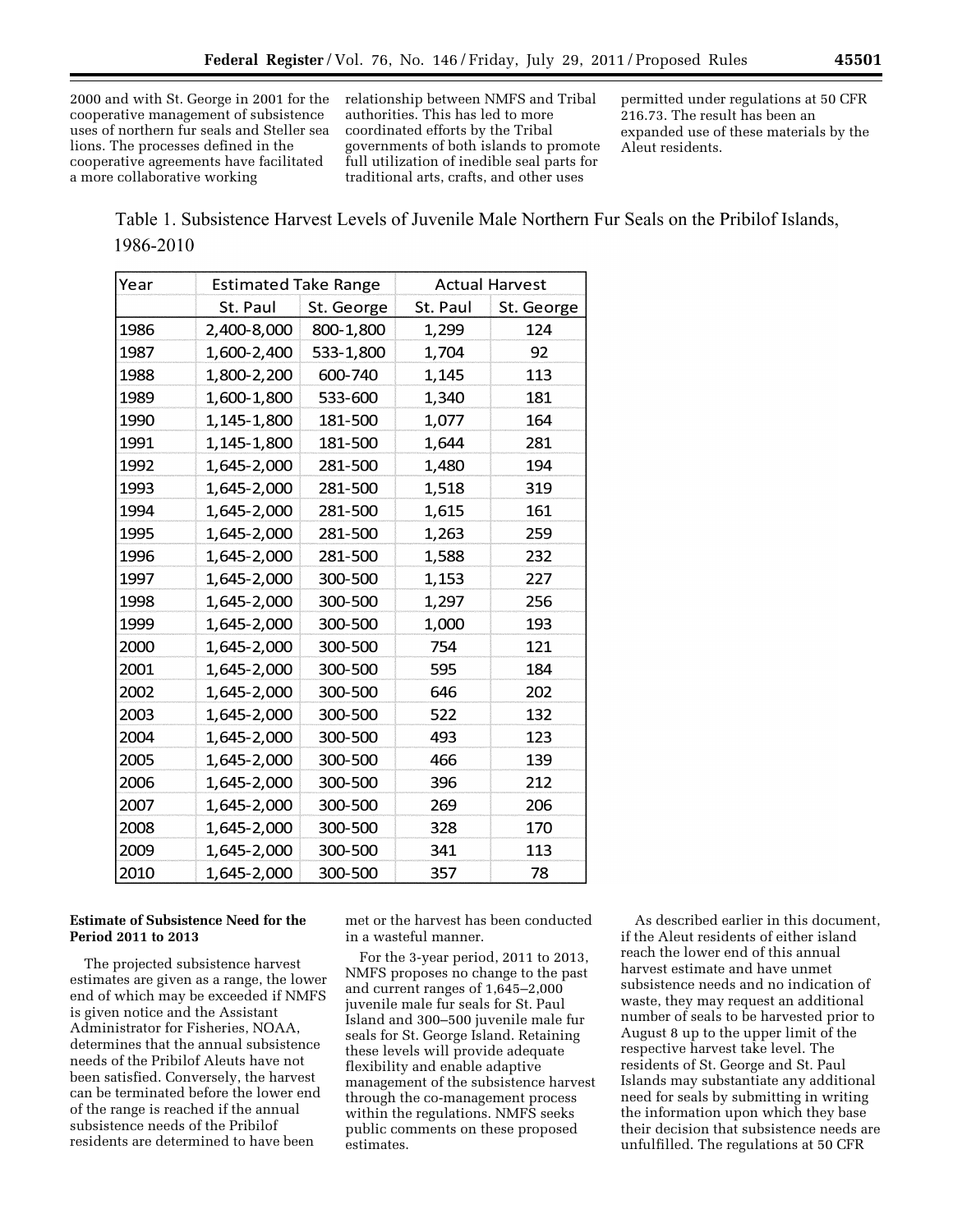216.72(e)(1) and (3) require a suspension of the fur seal harvest for up to 48 hours once the lower end of the estimated harvest level is reached. The suspension is to last no more than 48 hours, followed either by a finding that the subsistence needs have been met or by a revised estimate of the number of seals necessary to satisfy the Aleuts' subsistence needs.

The harvest of fur seals is anticipated to be non-wasteful and in compliance with the regulations specified at 50 CFR 216.72 which detail the restrictions and harvest methods. NMFS will continue to monitor the harvest on St. Paul Island and St. George Islands during 2011, 2012, and 2013.

## **Classification**

#### *National Environmental Policy Act*

NMFS prepared an Environmental Impact Statement (EIS) evaluating the impacts on the human environment of the subsistence harvest of northern fur seals. The Final EIS, which is available on the NMFS Web site (see Electronic Access) was subjected to public review (69 FR 53915, September 3, 2004), and the comments were incorporated into the final EIS (May 2005).

## *Executive Order 12866 and Regulatory Flexibility Act*

This proposed action has been determined not to be a significant rule under Executive Order (E.O.) 12866. The proposed actions are not likely to result in (1) an annual effect on the economy of \$100 million or more; (2) a major increase in costs or prices for consumers, individual industries, Federal, state, or local government agencies, or geographic regions; or (3) a significant adverse effect on competition, employment, investment, productivity, innovation, or on the ability of U.S.-based enterprises to compete with foreign-based enterprises in domestic or export markets.

The Chief Counsel for Regulation, Department of Commerce, certified to the Chief Counsel for Advocacy of the Small Business Administration that this proposed action would not have a significant economic impact on a substantial number of small entities. The harvest of northern fur seals on the Pribilof Islands, Alaska, is for subsistence purposes only. This action directly regulates the subsistence harvest of northern fur seals by Alaska Natives in the communities of St. Paul and St. George. The estimates of subsistence need are derived based on historic harvest levels and direct consultation with the Tribal Governments from each community.

NMFS has identified two small entities that may be affected by this action—the communities of St. Paul and St. George, both of which have populations less than 500.

### *Estimate of Economic Impacts on Small Entities*

This action would have no adverse economic impact and may provide a net benefit for the communities of St. Paul and St. George. The estimated ranges of the subsistence needs are unlikely to restrict the number of animals taken by subsistence hunters. NMFS compared historic harvest levels on each island to the upper and lower ends of the range of the estimated subsistence need. The total annual harvests on each island has never exceeded the upper end of the proposed subsistence need ranges, and has only exceeded the lower end of the proposed ranges in 1991 on both islands and in 1993 on St. George. The regulated entities will not experience any change from the status quo since the proposed ranges are the same ranges that have been used since 1997.

The subsistence harvest of fur seals provides a local, affordable source of fresh and frozen meat to for the communities' consumption. Fresh meat is unavailable on either St. Paul or St. George. Subsistence hunting and fishing are the primary means by which the communities meet their dietary need. No other fish and wildlife species are predictably available to replace fresh fur seal meat. Replacement of the frozen fur seal meat with livestock meat that is shipped to the islands is extremely expensive and only available when air and barge service can deliver. In addition marine mammals such as fur seals are the preferred meat resource for Aleuts and other coastal Alaska Natives.

## *Explanation of the Criteria Used To Evaluate Whether the Action Would Impose ''Significant Economic Impacts''*

The proposed action will not place any small entities at a disadvantage, relative to large entities or impose significant economic impacts on any small entities.

The criteria recommended to determine the significance of the economic impacts of the action are profitability and disproportionality. The guidance states that ''the concept of profitability may not be appropriate for a non-profit small organization or a small government jurisdiction''. Based on this guidance NMFS believes disproportionality is the appropriate standard given the regulated entities are small government jurisdictions. No large entities are allowed to harvest northern fur seals; therefore the regulatory

allowance for the small entities on St. Paul and St. George to harvest northern fur seals does not create a disproportionate impact that would disadvantage them.

## *Explanation of the Criteria Used To Evaluate Whether the Action Would Impose Impacts on a ''Substantial Number'' of Small Entities*

The action would not impose adverse economic impacts on any small entities. Because this action will not impose impacts on any small entities, it will not impose impacts on a substantial number of small entities. This action will have beneficial economic impacts on the directly regulated Alaska Native residents of St. Paul and St. George, and will not have an adverse economic impact on any small entities. Therefore, a regulatory flexibility analysis is not required and none was prepared.

#### *Paperwork Reduction Act*

This proposed action does not require the collection of information.

## *Executive Order 13132—Federalism*

This proposed action does not contain policies with federalism implications sufficient to warrant preparation of a federalism assessment under E.O. 13132 because this action does not have substantial direct effects on the states, on the relationship between the national government and the states, or on the distribution of power and responsibilities among the various levels of government. Nonetheless, NMFS worked closely with local governments in the Pribilof Islands, and these estimates of subsistence needs were prepared by the local governments in St. Paul and St. George, with assistance from NMFS officials.

### *Executive Order 13175—Native Consultation*

Executive Order 13175 of November 6, 2000 (25 U.S.C. 450 note), the executive Memorandum of April 29, 1994 (25 U.S.C. 450 note), and the American Indian Native Policy of the U.S. Department of Commerce (March 30, 1995) outline the responsibilities of the National Marine Fisheries Service in matters affecting Tribal interests. Section 161 of Public Law 108–100 (188 Stat. 452) as amended by section 518 of Public Law 108–447 (118 Stat. 3267), extends the consultation requirements of E.O. 13175 to Alaska Native corporations. NMFS has contacted the Tribal governments of St. Paul and St. George Islands and their respective local Native corporations (Tanadgusix and Tanaq) about setting the next three years